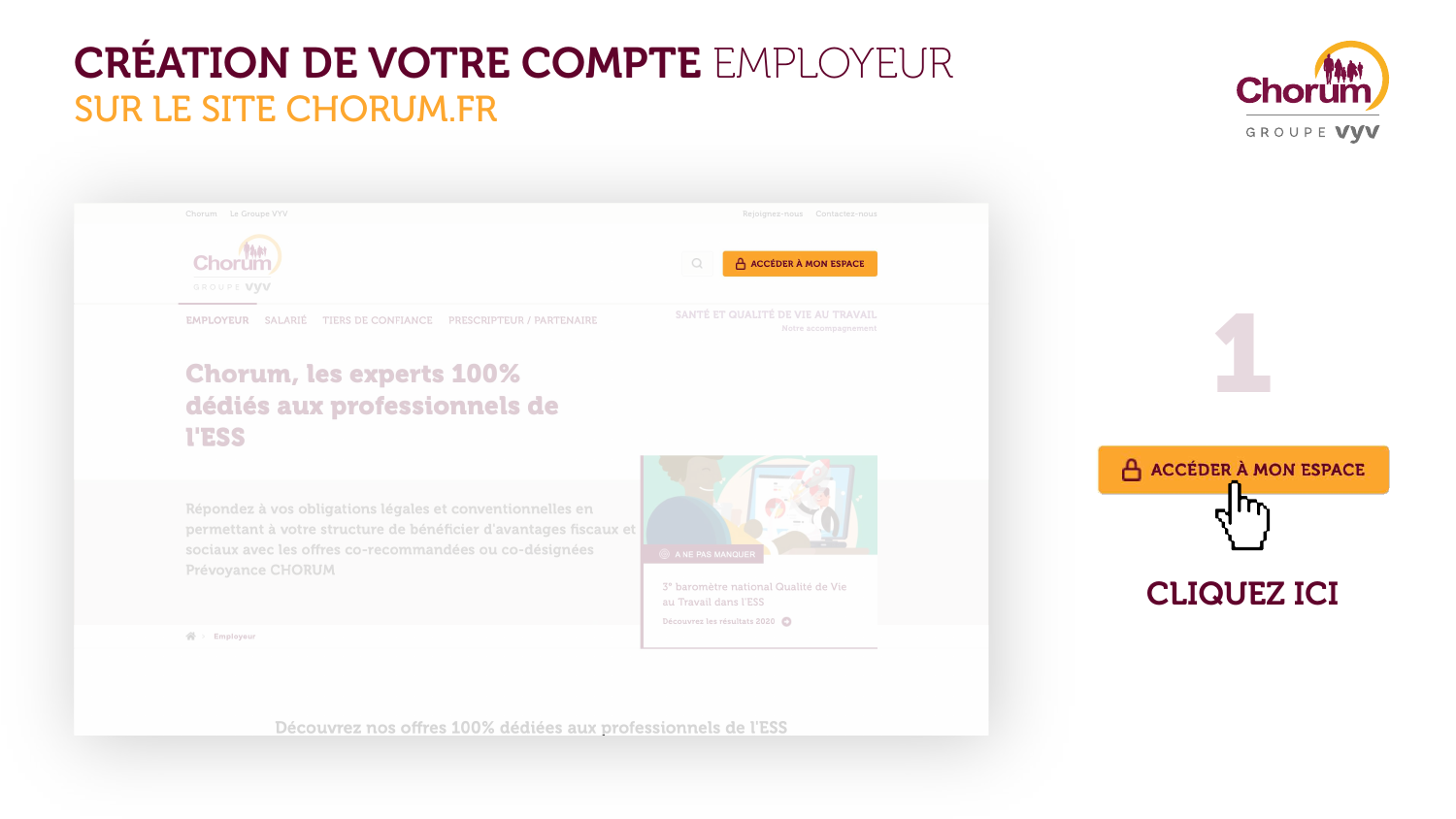# **CRÉATION DE VOTRE COMPTE EMPLOYEUR**

# SUR LE SITE CHORUM FR

### Prévoyance CHORUM

### **Connectez-vous à votre espace**



Salarié

**Employeur** 

Cliquez ici O

Cliquez ici  $\bullet$ 

#### Pas encore de compte Chorum ?





mètre natio

ail dans l'E!

z les résultats





**Tiers de confiance** 

Cliquez ici  $\bullet$ 



**INSCRIVEZ-VOUS** els de l 口际

### **CLIQUEZ ICI**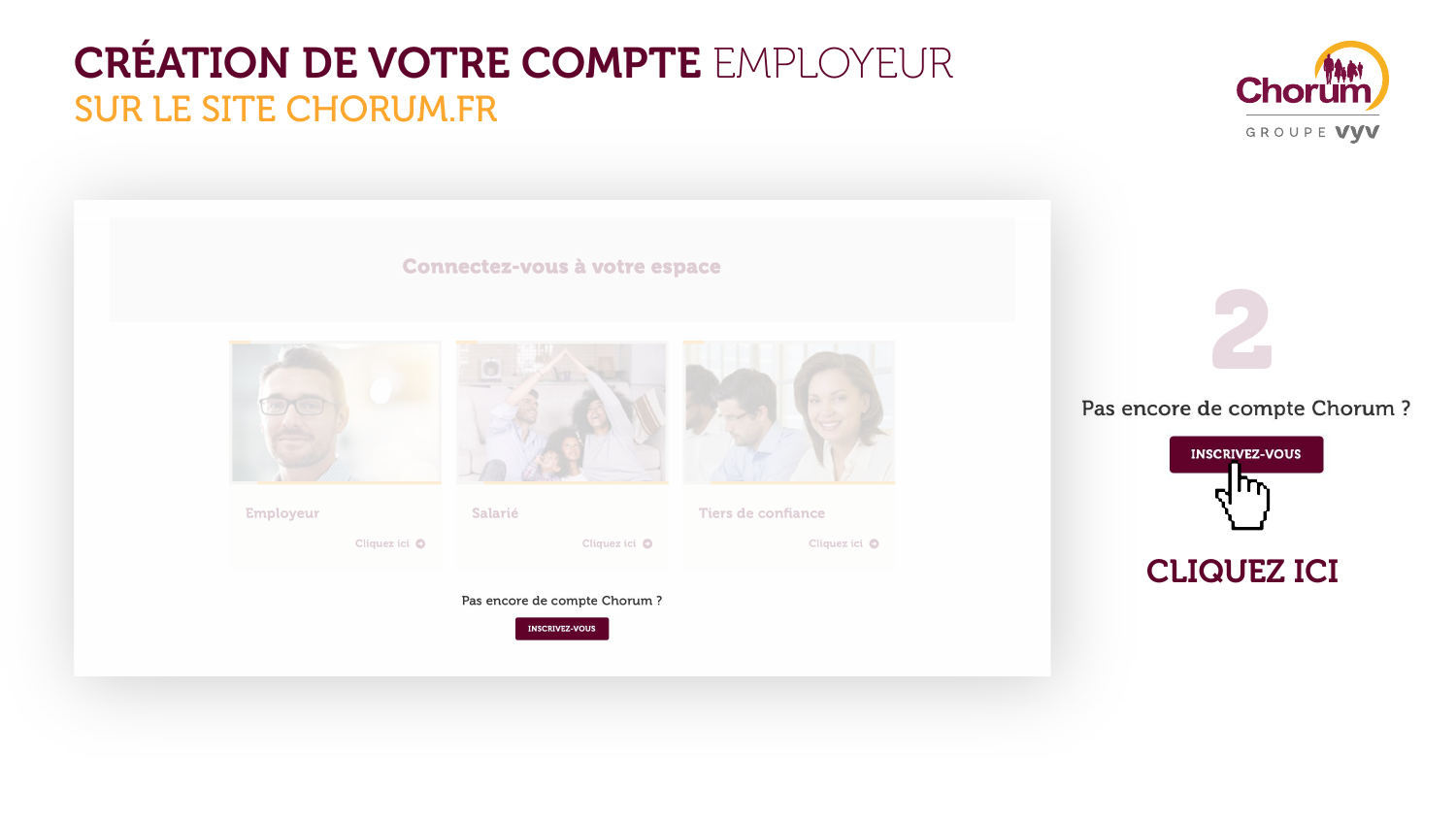#### $\mathbb{A}$  > Inscription



#### **Employeur**

Vous pouvez créer un compte en tant qu'employeur pour gérer votre contrat de prévoyance et bénéficier des...

Je m'inscris! O



#### Salarié

Vous pouvez créer un compte salarié, pour retrouver tous les avantages Chorum et vous connecter à votre espace...

Je m'inscris ! O

Vous avez déjà un compte Chorum ?

**CONNECTEZ-VOUS** 





#### **Tiers de confiance**

Vous pouvez créer un compte tiers de confiance, pour faciliter votre gestion des contrats que vous avez en...

Je m'inscris ! O



### CLIQUEZ ICI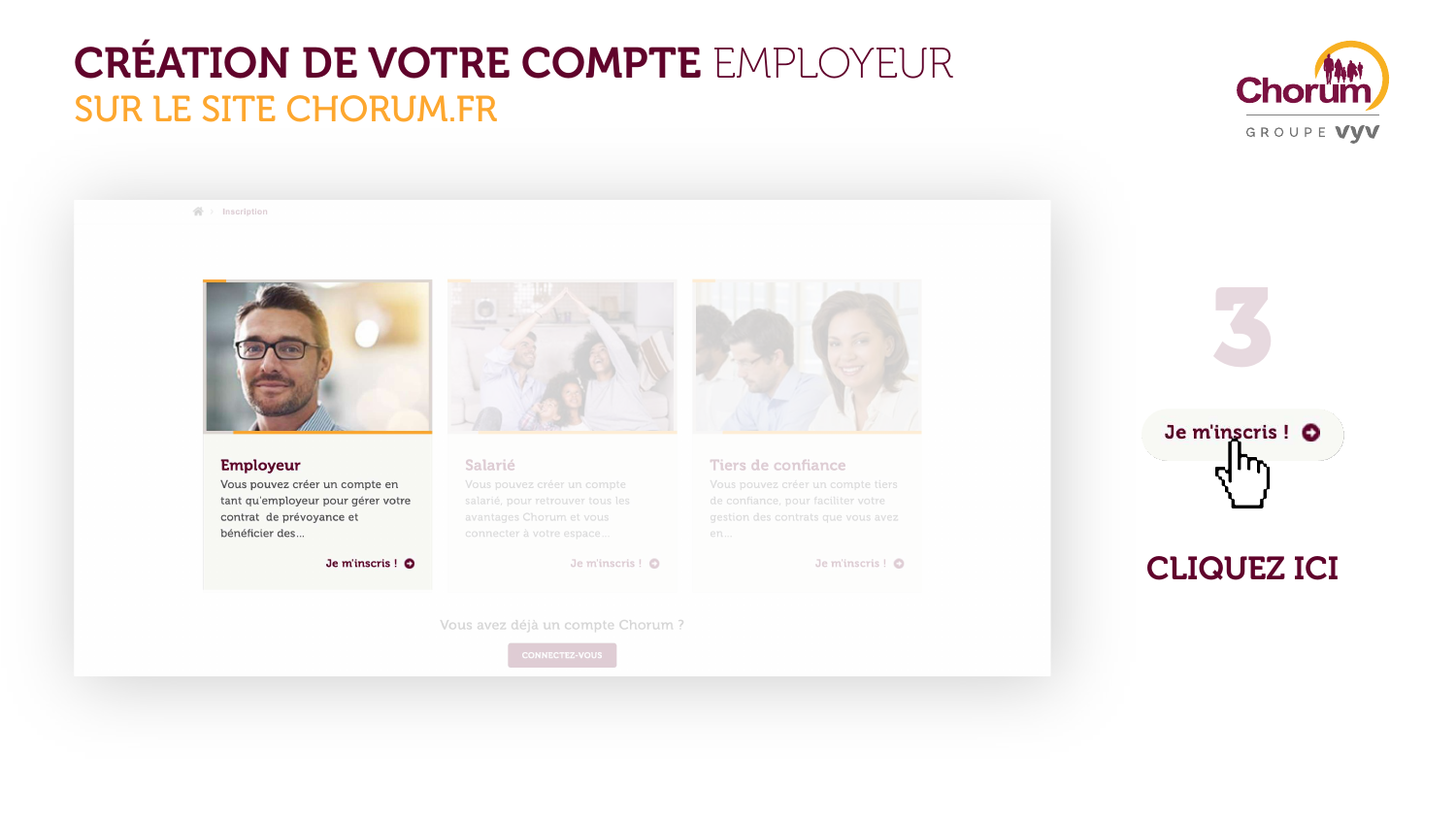CLIQUEZ ICI

### COMPLÉTEZ LE FORMULAIRE

4



5

## CRÉATION DE VOTRE COMPTE EMPLOYEUR SUR LE SITE CHORUM.FR

|              | Chorum<br>EMPLOYEUR SALARIÉ TIERS DE CONFIANCE PRESCRIPTEUR / PARTENAIRE<br>GROUPE VYV |                     | SANTÉ ET QUALITÉ DE VIE AU TRAVAIL | Notre accompagnement         |
|--------------|----------------------------------------------------------------------------------------|---------------------|------------------------------------|------------------------------|
|              | Créer votre compte en tant qu'Employeur                                                |                     |                                    |                              |
|              | $\bigwedge$ > Inscription > Employeur                                                  |                     |                                    |                              |
|              | Courriel*                                                                              | Nom*                |                                    |                              |
|              | Prénom*                                                                                | Fonction*           |                                    |                              |
|              | SIREN*                                                                                 | Nombre de salariés* |                                    | $\left  \frac{1}{2} \right $ |
|              | Adresse                                                                                |                     |                                    |                              |
|              | Code postal*                                                                           | Ville               |                                    |                              |
|              | Téléphone                                                                              |                     |                                    |                              |
|              | Mes Conventions Collectives*                                                           |                     |                                    | $\checkmark$                 |
|              | Je m'inscris à la Newsletter Chorum                                                    |                     |                                    |                              |
|              | □ J'accepte de recevoir des communications de la part de Chorum à cette adresse email  |                     |                                    |                              |
|              | Je ne suis pas un robot<br>reCAPTCHA<br>Confidentialité - Conditions                   |                     |                                    |                              |
|              | CRÉER UN NOUVEAU COMPTE                                                                |                     |                                    |                              |
| in $\bullet$ |                                                                                        | Mentions légales    | RGPD et protection des données     | Réglementatio                |

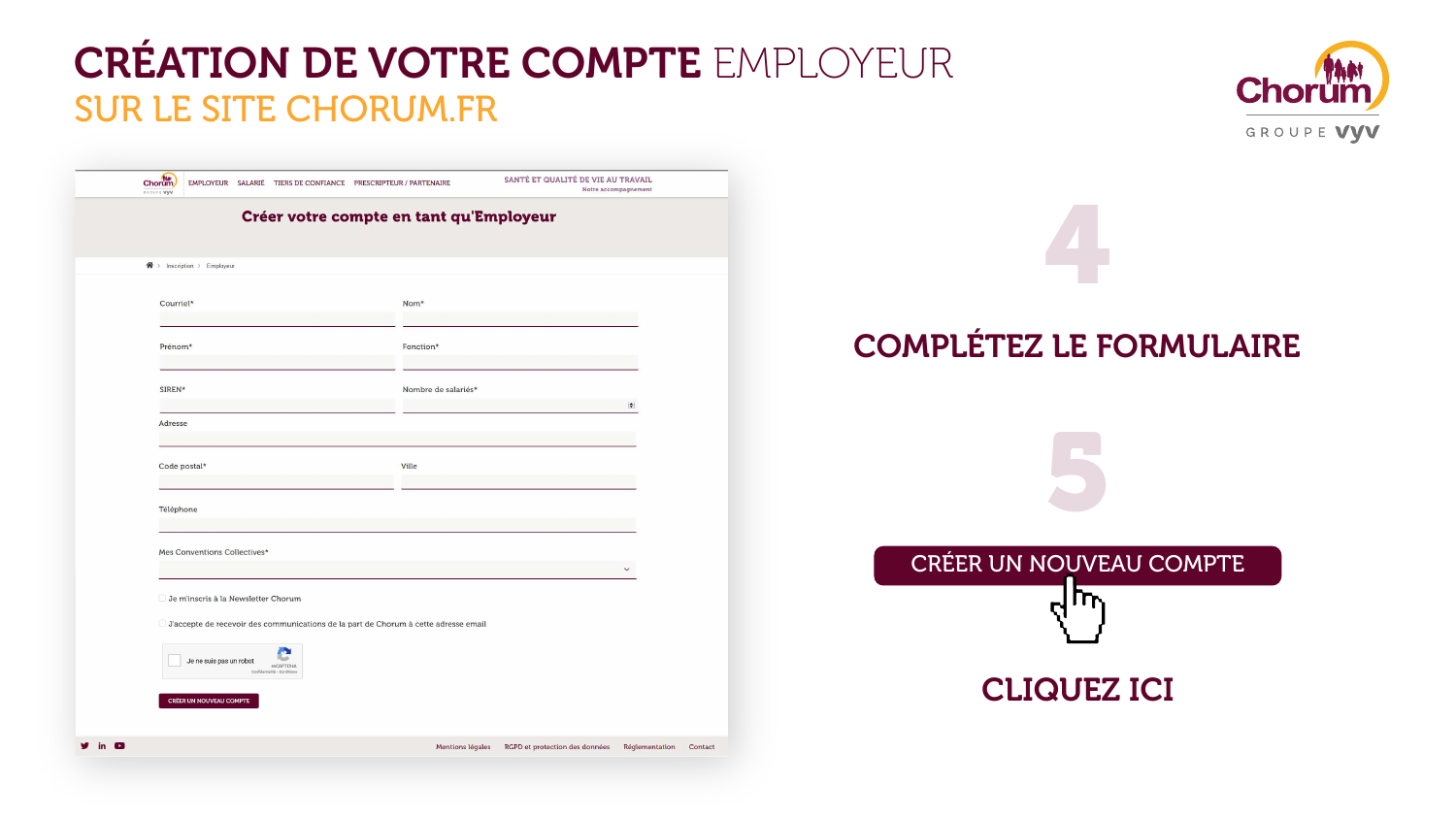### UN MESSAGE DE CONFIRMATION APPARAÎT À L'ÉCRAN



### E-MAIL DE CONFIRMATION ENVOYÉ SUR L'ADRESSE MAIL INDIQUÉ LORS DE VOTRE INSCRIPTION

| From:                                          |            | > on behalf of Chorum < |  |
|------------------------------------------------|------------|-------------------------|--|
| Sent: Wednesday, November 18, 2020 11:47:21 AM |            |                         |  |
| To:                                            |            |                         |  |
| Subject: Détails du compte                     | sur Chorum |                         |  |

Nous vous remercions pour votre inscription sur Chorum. Vous pouvez maintenant vous connecter en utilisant le lien ci-dessous ou en le copiant dans votre navigateur

#### **Lien**

Ce lien ne peut être utilisé qu'une seule fois et vous redirigera vers une page où vous pourrez choisir votre mot de passe

Après avoir choisi votre mot de passe, vous pourrez vous connecter sur en en un en utilisant :

Nom d'utilisateur : @gmail.com mot de passe : a construction de passe :

-- L'équipe de Chorum





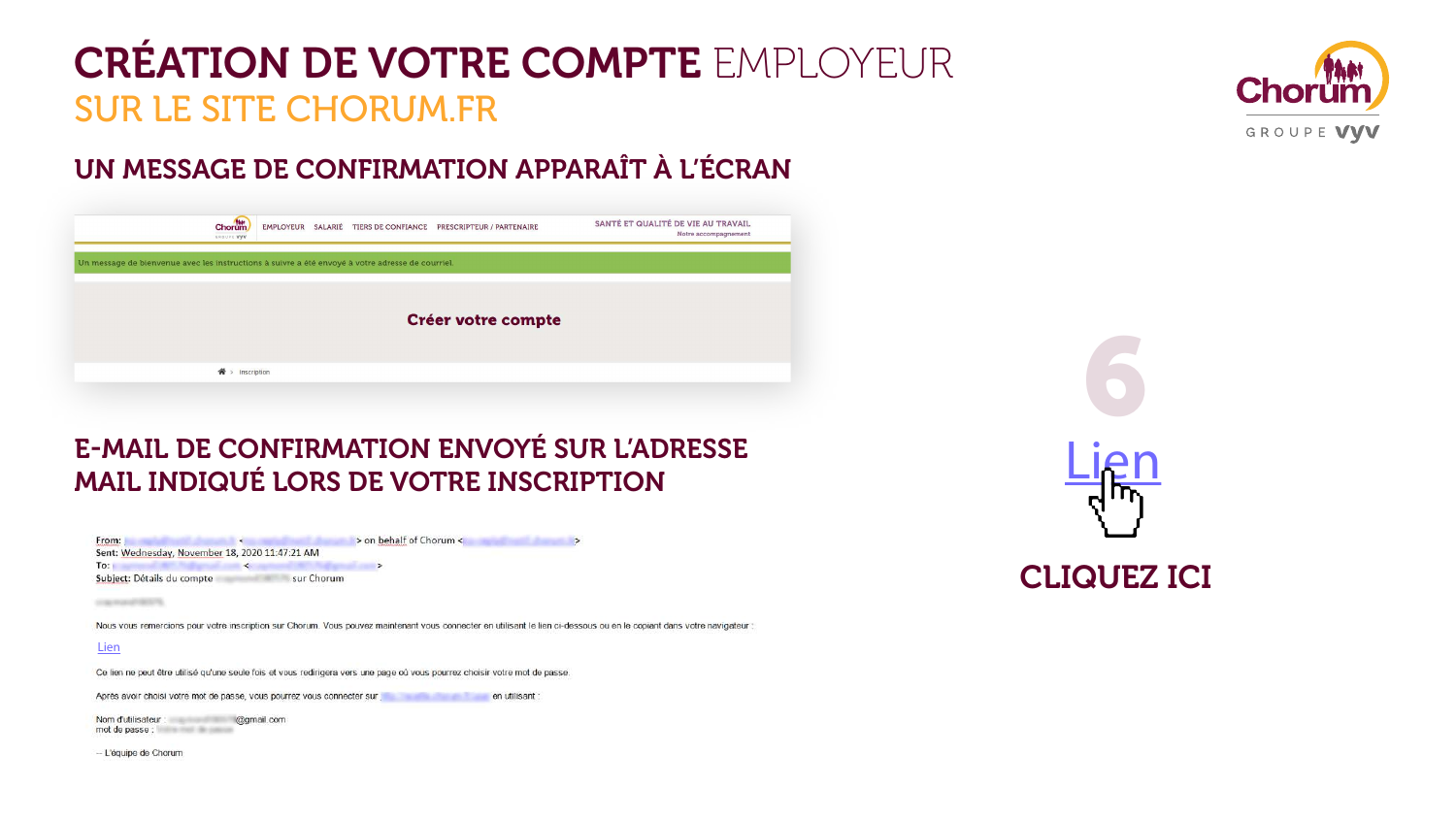### **INDIQUEZ VOTRE MOT DE PASSE**

| Chorum.<br>GROUPE VYV  |                                 |                                              |
|------------------------|---------------------------------|----------------------------------------------|
| EMPLOYEUR SALARIÉ<br>倄 | Réinitialiser le mot de passe   | TIERS DE CONFIANCE PRESCRIPTEUR / PARTENAIRE |
|                        |                                 |                                              |
|                        |                                 |                                              |
| Mot de passe*          |                                 |                                              |
|                        | Sécurité du mot de passe :      |                                              |
|                        | Confirmer le mot de passe*      |                                              |
|                        | Concordance des mots de passe : |                                              |





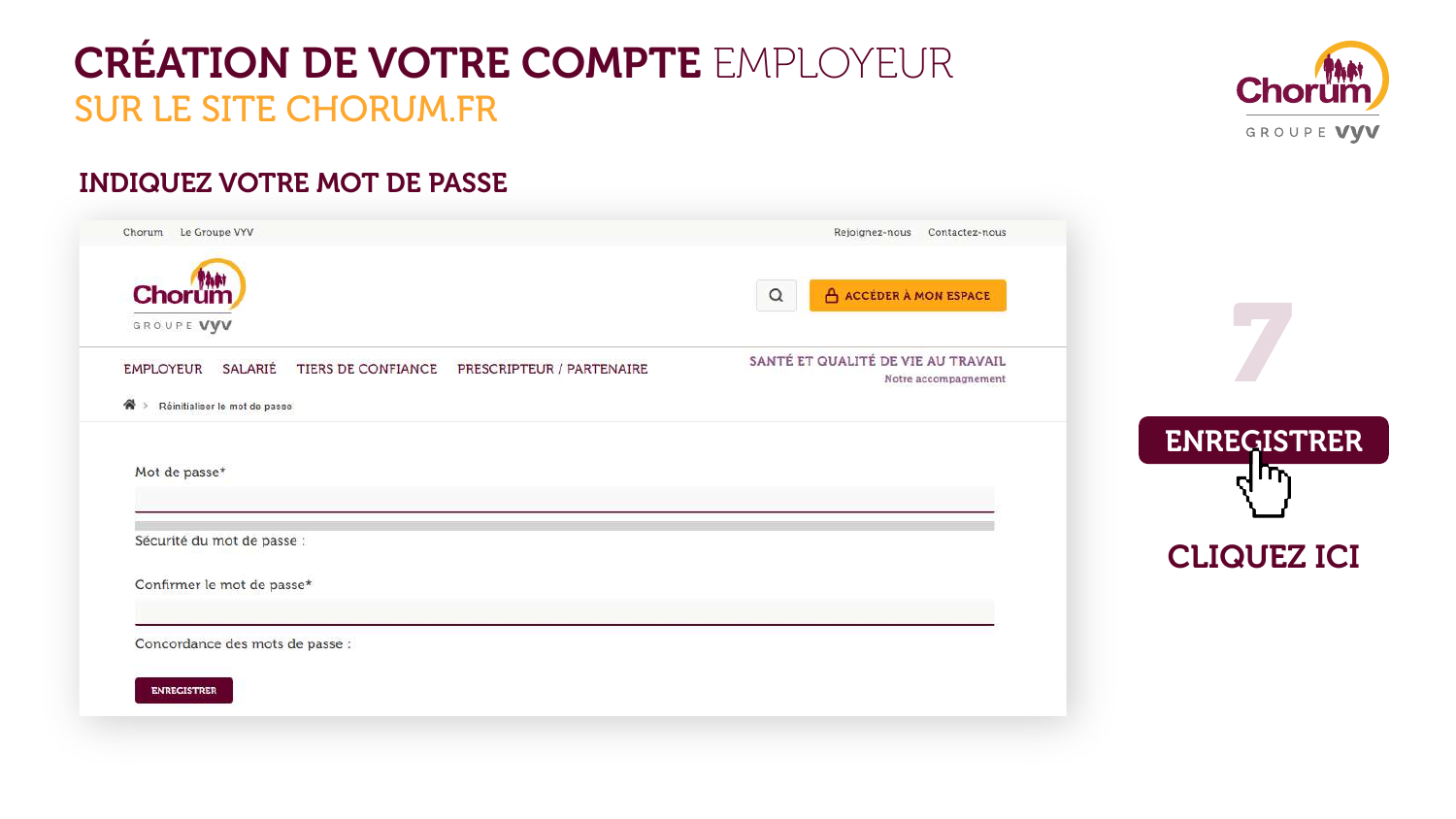



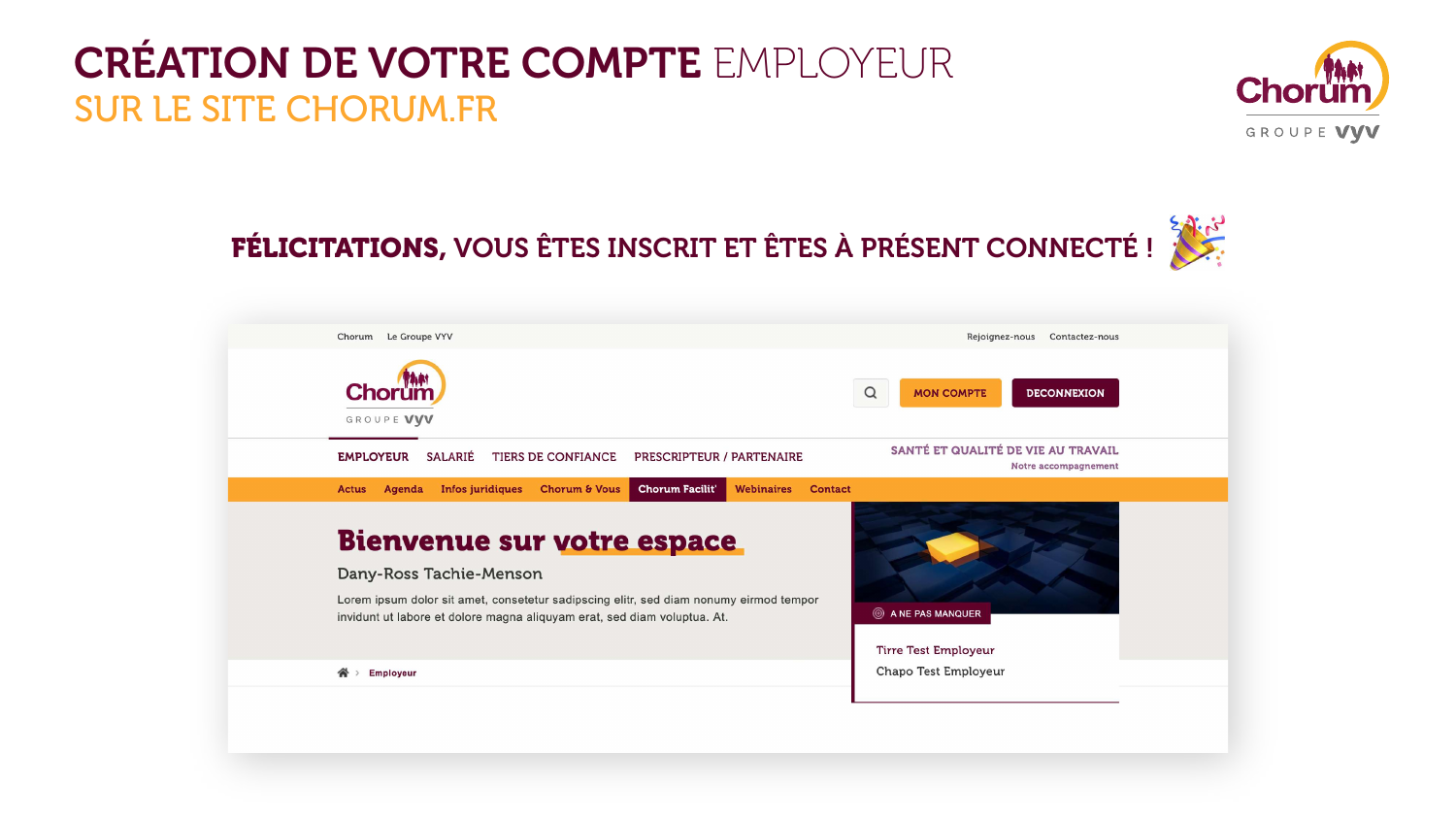### UNE FOIS DÉCONNECTÉ, POUR ACCÉDER DIRECTEMENT À VOTRE ESPACE, CLIQUEZ TOUT SIMPLEMENT SUR LE BOUTON « ACCÉDER À MON ESPACE »

Chorum Le Groupe VYV



**EMPLOYEUR SALARIÉ TIERS DE CONFIANCE PRESCRIPTEUR / PARTENAIRE** 

### **Chorum, les experts 100%** dédiés aux professionnels de **I'ESS**

Répondez à vos obligations légales et conventionnelles en permettant à votre structure de bénéficier d'avantages fiscaux et sociaux avec les offres co-recommandées ou co-désignées **Prévoyance CHORUM** 



 $\mathbb{A}$  > Employeur



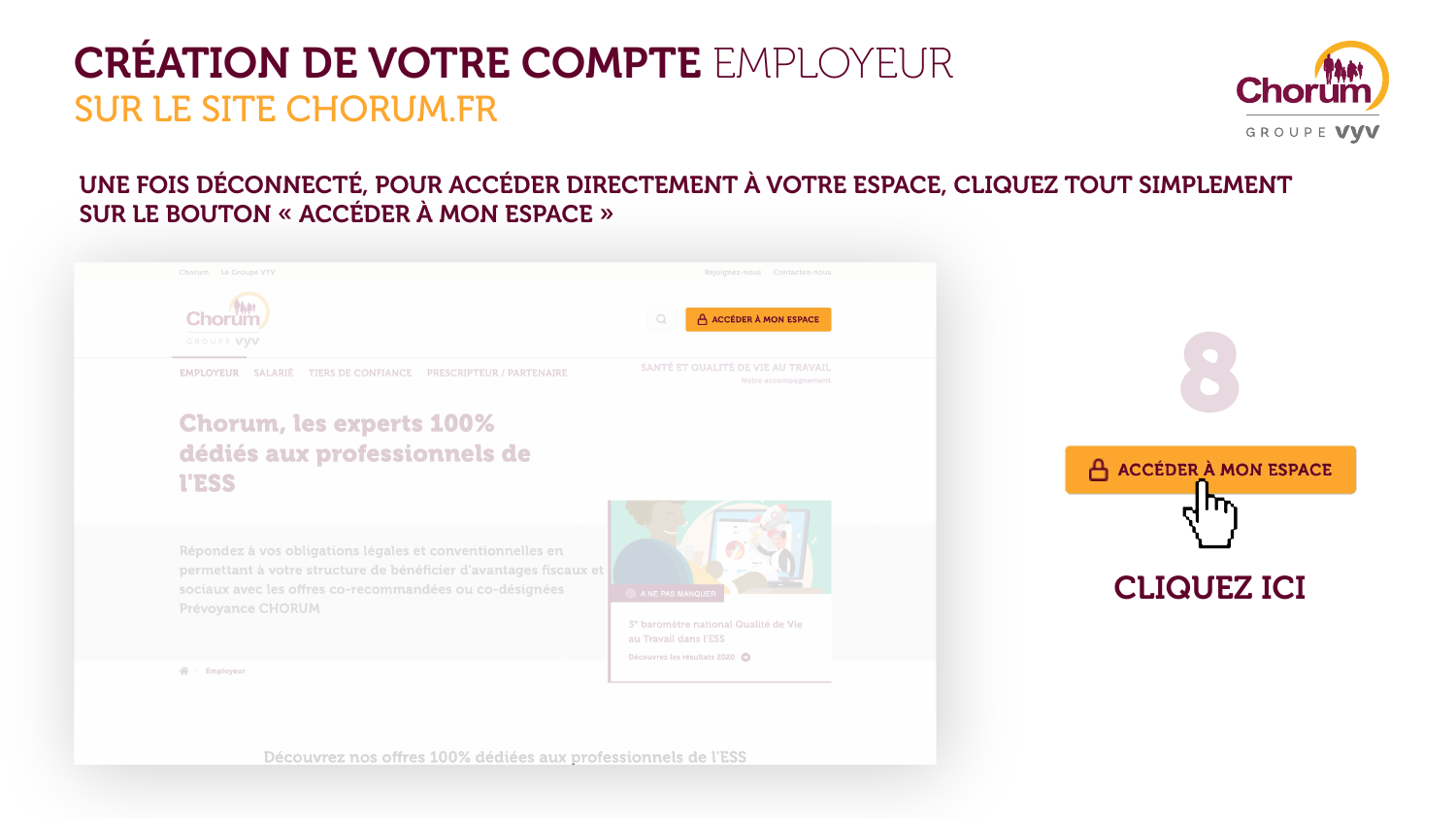#### TICANARING ALIANALI



#### **Employeur**

Cliquez ici O



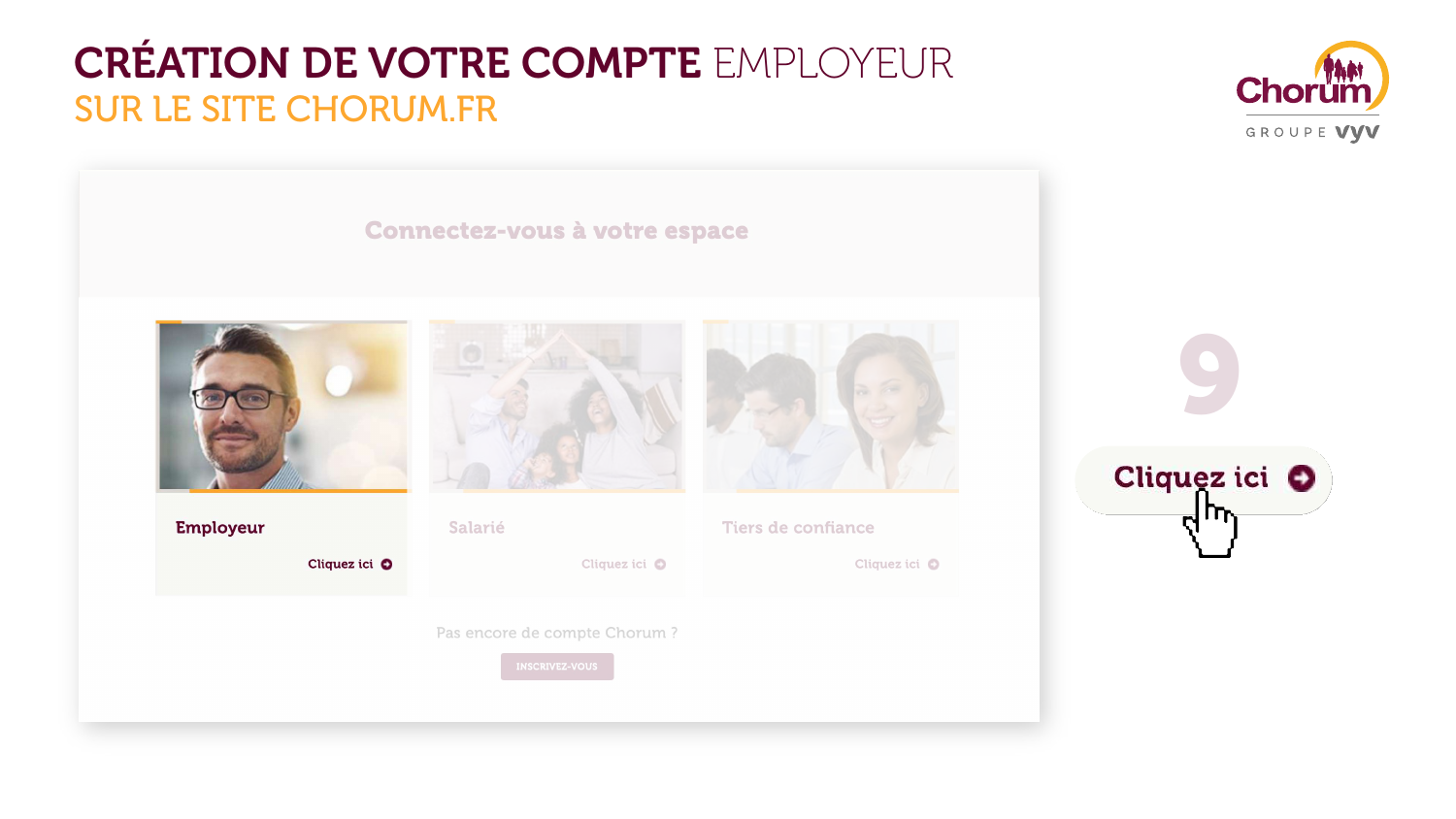### SAISISSEZ L'ADRESSE MAIL INDIQUÉE LORS DE VOTRE INSCRIPTION ET VOTRE MOT DE PASSE (PENSEZ À ACCEPTER L'ENREGISTREMENT AUTOMATIQUE PROPOSÉ PAR VOTRE NAVIGATEUR)







**INSCRIPTION**